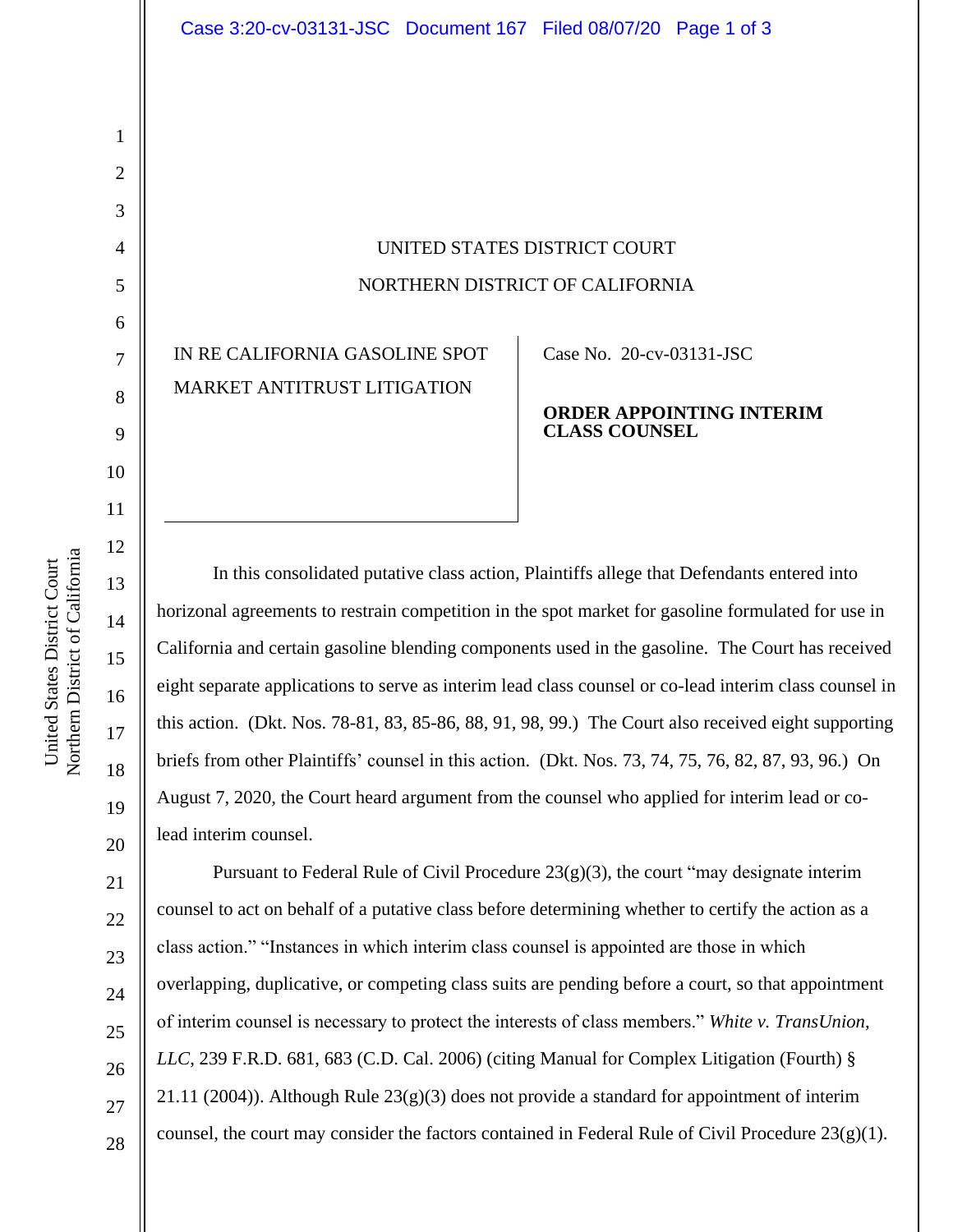## Case 3:20-cv-03131-JSC Document 167 Filed 08/07/20 Page 2 of 3

United States District Court

Northern District of California United States District Court

1

2

3

4

5

6

Under that section, the court considers: "(i) the work counsel has done in identifying or investigating potential claims in the action; (ii) counsel's experience in handling class actions, other complex litigation, and the types of claims asserted in the action; (iii) counsel's knowledge of the applicable law; and (iv) the resources that counsel will commit to representing the class." Fed. R. Civ. P. 23(g)(1)(A). The court may also "consider any other matter pertinent to counsel's ability to fairly and adequately represent the interests of the class." Fed. R. Civ. P. 23(g)(1)(B).

7 8 9 18 19 Having reviewed all of the submissions and considered the factors set forth in Rule  $23(g)(1)(A)$ , and heard from counsel themselves at today's hearing, the Court GRANTS the motion to be appointed as Co-Lead Interim Counsel of Girard Sharp and Hausfeld. While all applicants would ably represent the putative class, the efforts already expended by Hausfeld and Girard Sharp to identify and investigate the claims and to coordinate and move these related cases forward since filing, together with the firms' significant and particularly specialized expertise in complex antitrust litigation and class actions, gives the Court confidence that these firms will efficiently and effectively represent the class. The Court also agrees with Mr. Tobacco's observation that having an active client with a significant stake in the action is a plus. Hausfeld's client, Pacific Wine Distributors, Inc., appears to be such a client. Accordingly, the court appoints Hausfeld and Girard Sharp as Co-Lead Interim Class Counsel. Co-Lead Interim Counsel shall submit a proposed order outlining the duties and responsibilities of co-lead interim counsel by August 21, 2020.

20 21 22 23 24 25 The Court will leave to the discretion of Co-Lead Interim Class Counsel whether and to what extent to involve other counsel in assisting with the litigation; however, the Court is convinced that including counsel with significant experience working with the California Attorney General's Office will be useful. The Court was particularly impressed with the experience and presentation of Judith Zahid of Zelle LLP and therefore encourages Co-Lead Counsel to consider including Ms. Zahid and her firm, along with any of the law firm applicants.

26 27 28 Pursuant to the parties' stipulation, Plaintiffs' Consolidated Amended Complaint is due in 21 days. (Dkt. No. 67.) Within 14 days of the filing of the Consolidated Amended Complaint, the parties shall meet and confer regarding submission of a proposed schedule for responsive